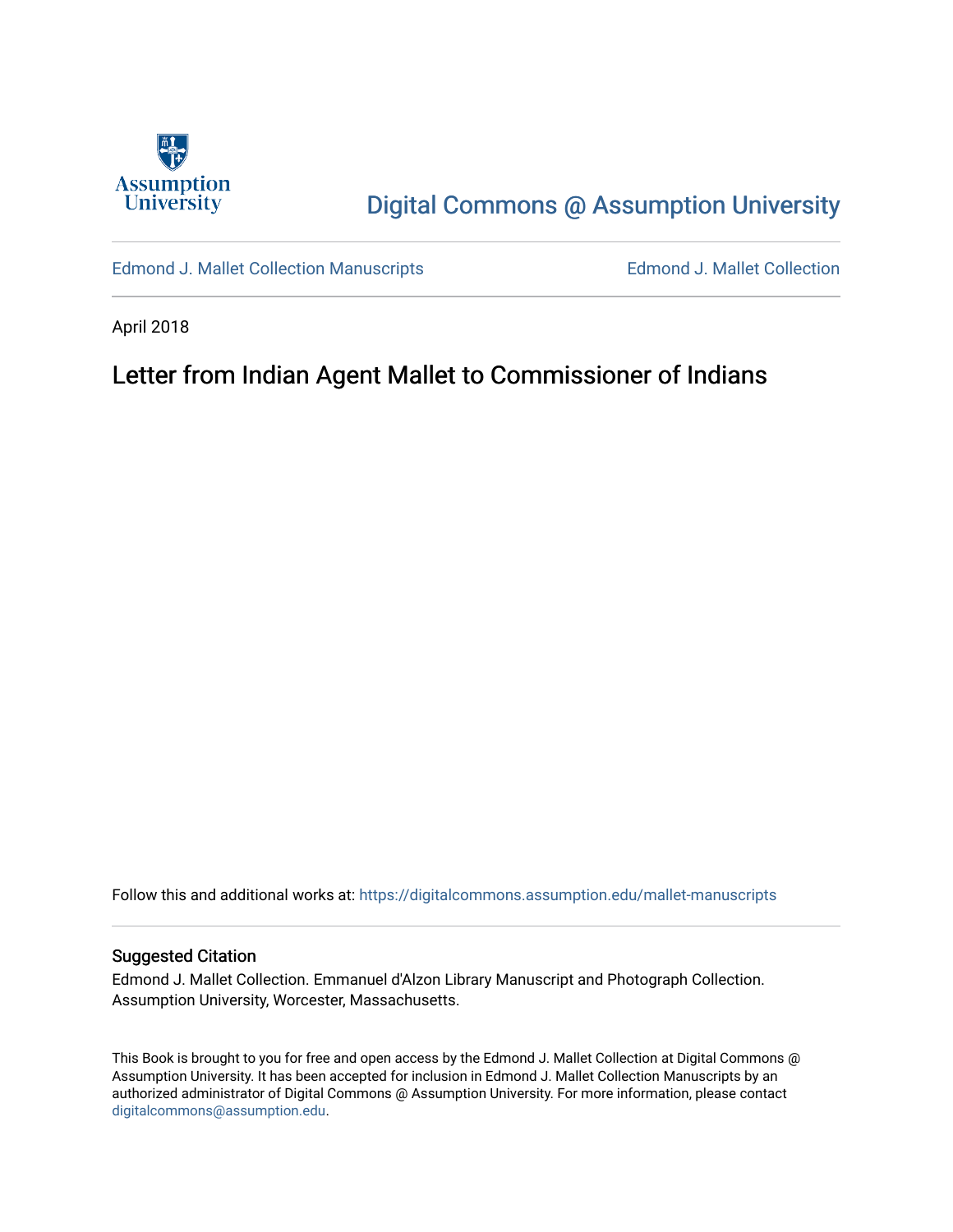## Letter from Indian Agent Mallet to Commissioner of Indians

#### About

Office of Indian Affairs, Government Relations with Native Americans, Agency supplies, Native American Reservations

### **Transcription**

Department of the Interior

Office of Indian Affairs

Washington March 12, 1877

E. Mallet Esq.

U.S. Indian Agent

Tulalip Agency Wash Tery.

#### Sir

In reply to your letter of the 29th ultimo, relative to "Miscellaneous Receipts" [?]. I incluse herewith copy of a decision of the Supreme Court, relative to cutting timber from Indian Reservations from which you will be able to determine what is lawful and what are unlawful cutting. If your Indians are clearing the land in good faith for agricultural purposes, they have the right to dispose of the surplus wood and timber and to receive the proceeds there of. If such is not the case, the cutting is unlawful and should be stopped at once. If the Indians are capable of making their own bargains there is no objection to their so doing and you are thereby relieved for accounting for the same. The arrangements already made by you

between the Indians and the trader are approved by this office and you are authorized to make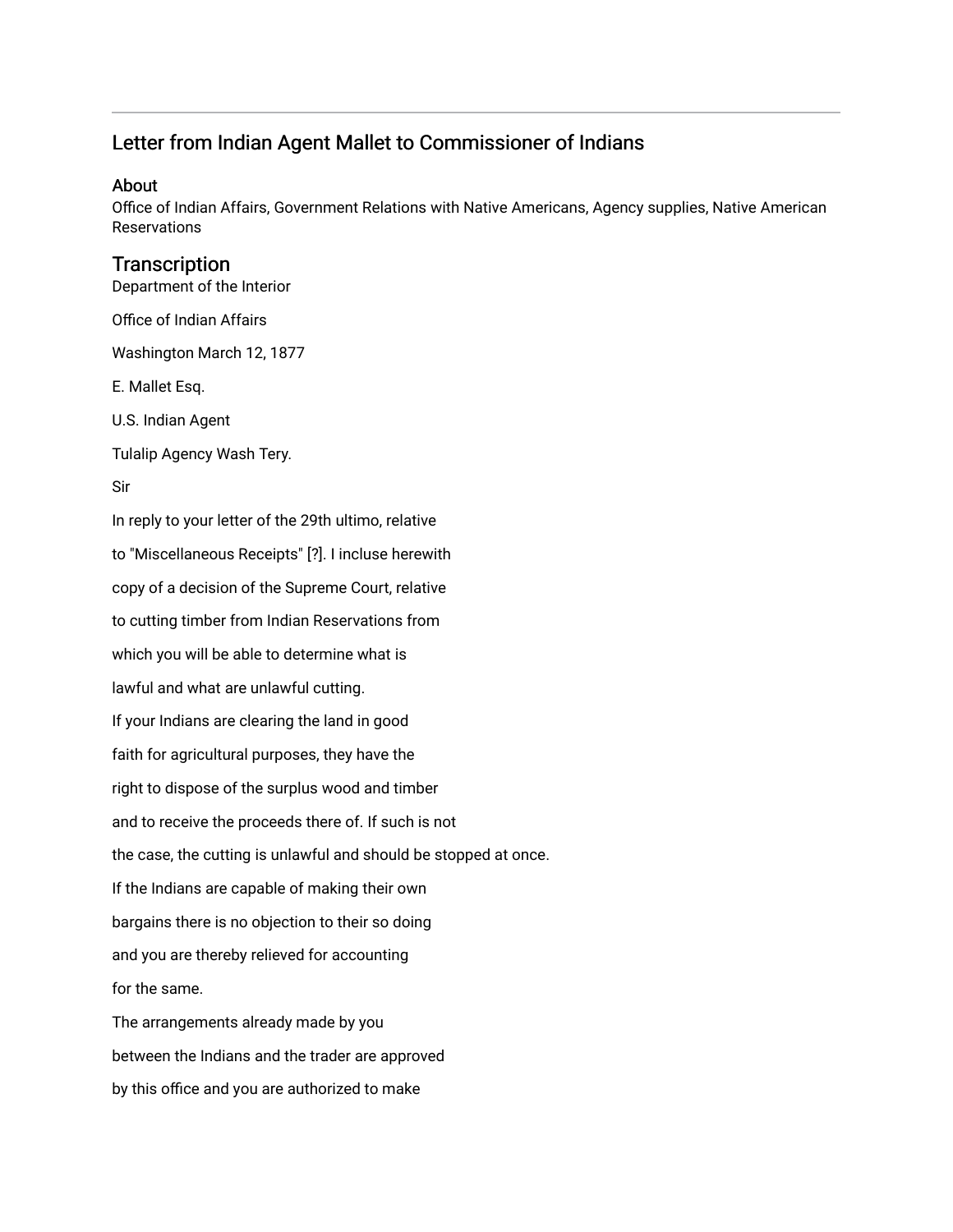such additional regulations as may be deemed

necessary for their benefit and protection.

Very Respectfully

Signed J.Q. Smith

Commissioner

Wash, M. 329.77

## Identified Persons

J.Q.Smith; Major Edmond Mallet

## Identified Places

Tulalip Agency

## Recipient

Major Edmond Mallet

## Author

J.Q.Smith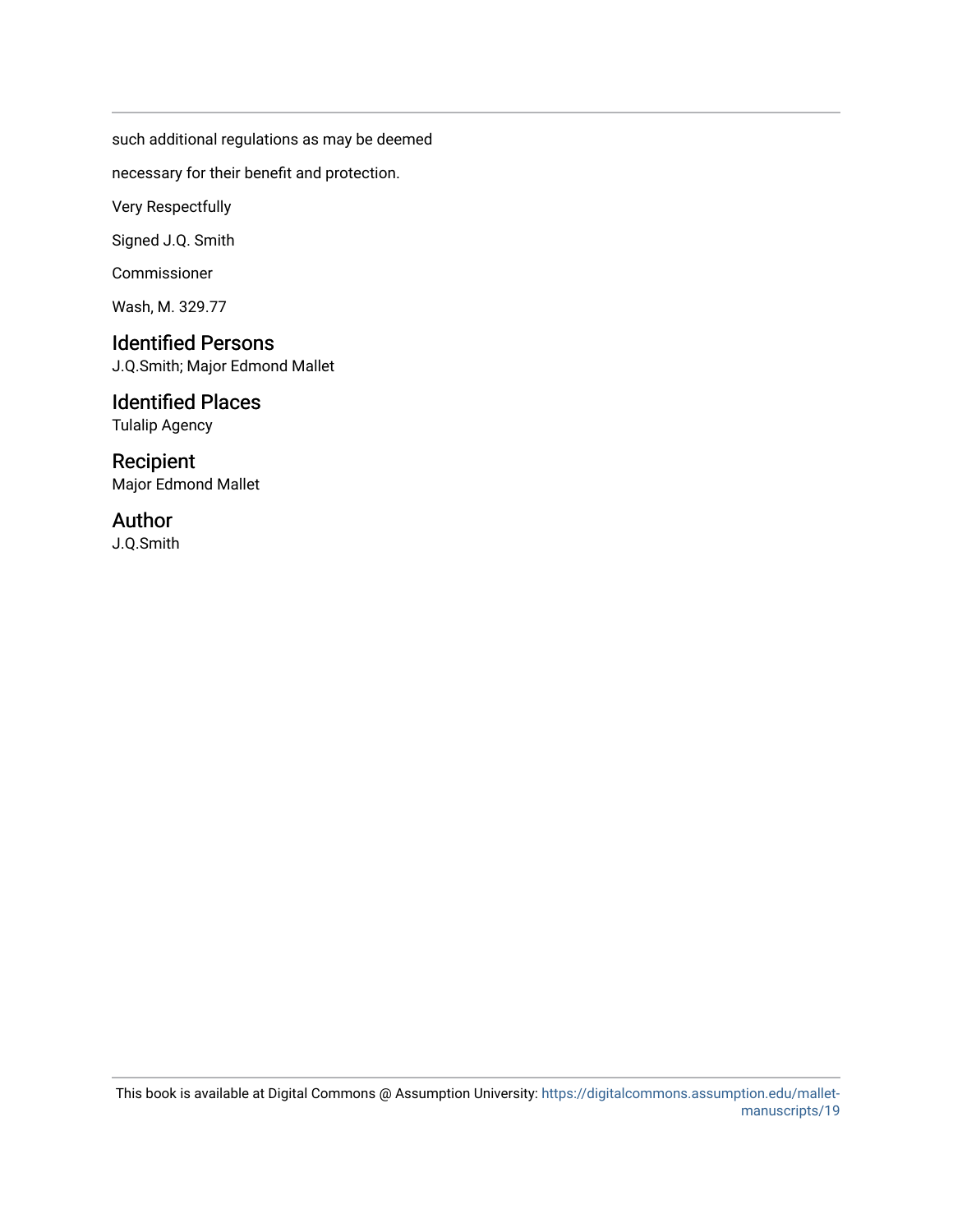End  $\omega$ Department of the Porterion Fractuington March 12.1877 N.S. Indian Agent Pulalip Agency Wash Pery. Sir<sup>.</sup> In reply to your letter of the 20 th ultimo, relative to Niscellanevus Receipts" He, I incluse herewith, Copy of a decision of the Supreme board, relative to cutting tunker from Indian Reservations from which you will be able to determine what is lawful and what are unlawful cutting. If your Indians are clearing the land, no good faith for agained tural fourpreas, they have the right to dispose of the emplois wood and timber and to receive the proceeds there of, If each is not The case, the cutting is inclawful and should be stopped at once. If the Indians are capable of making their own bargames there is no objective to their es doing